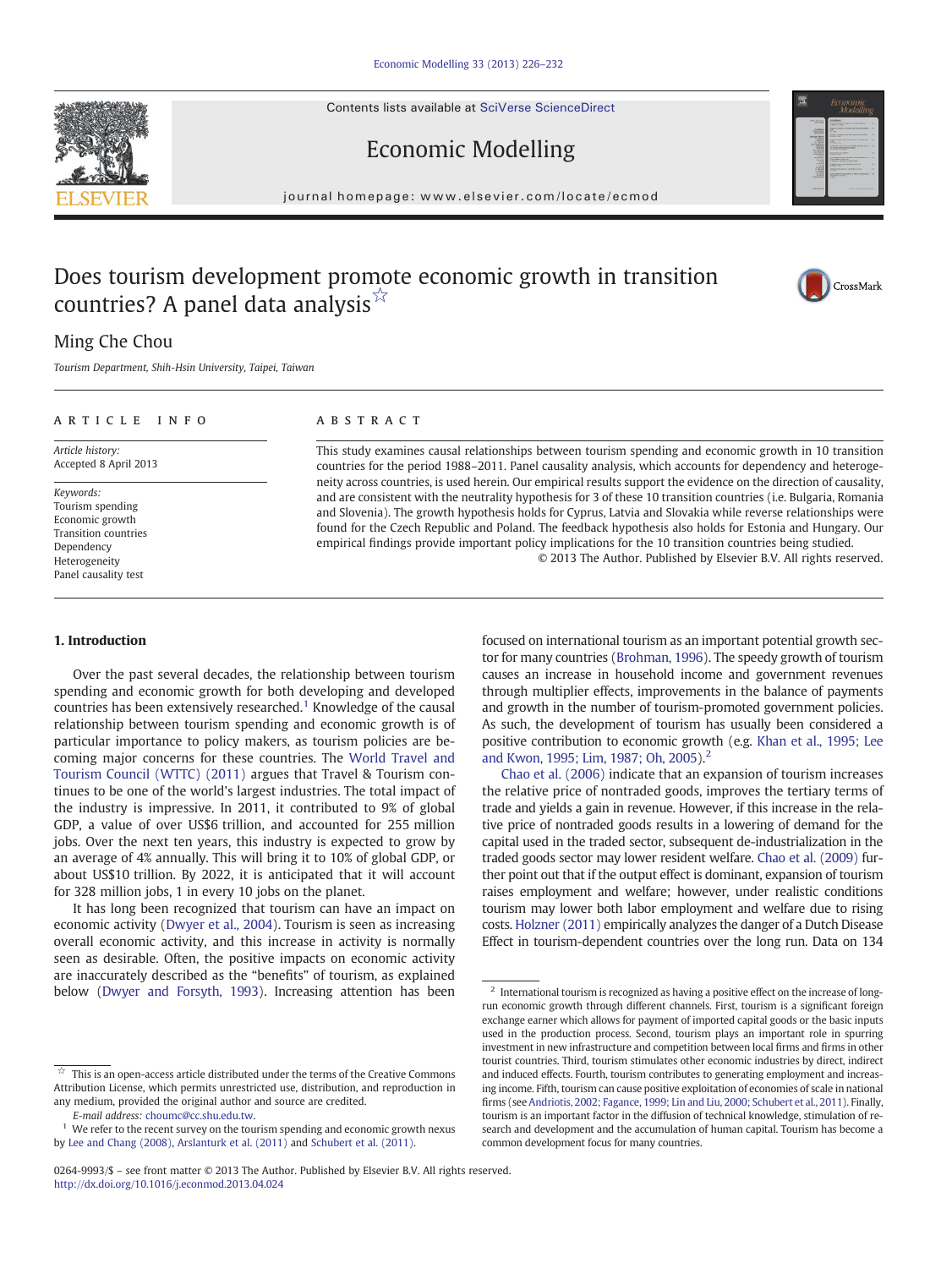countries of the world over the period 1970–2007 were used. He first works on the long-run relationship between tourism and economic growth in a cross-country setting. Empirical results are then checked in a panel data framework on GDP per capita levels that allows control for reverse causality, non-linearity and interactive effects. He finds that there is no danger of a Beach Disease Effect. On the contrary, not only do tourism-dependent countries not face real exchange rate distortion and de-industrialization, they also experience higher than average economic growth rates. Investment in physical capital, such as transport infrastructure, is complementary to investment in tourism.

While the vast majority of empirical research already performed has focused on both developing and developed countries, there have been a few studies that address the causal relationship between tourism spending and economic growth in transition countries. This paper reinvestigates the relationship between tourism spending and economic growth using a sample of 10 transition countries (i.e. Bulgaria, Cyprus, Czech Republic, Estonia, Hungary, Latvia, Poland, Romania, Slovakia and Slovenia) over the period 1988–2011, and focusing on countryspecific analysis.<sup>3</sup> These 10 transition countries started their liberalization programs in the late 1980s and early 1990s. Outward-oriented growth strategy is quite common in these 10 transition countries. This paper targets the transition countries. At the same time, both developed and developing countries are included to gain more insight into relevant tourism policies in different nations.

One major motivation of our study article is to complement prior studies via advanced econometric methodologies which can account for situations in the real world. [Lee and Chang \(2008\)](#page--1-0) and [Holzner](#page--1-0) [\(2011\)](#page--1-0) find that different countries show different causality directions between tourism spending and economic growth. This suggests that tourism spending–growth relationships may be country-specific; therefore, it is necessary to recognize the heterogeneous nature of the countries under investigation. In cross-country investigations, heterogeneity across countries is present because of differences in economic conditions or social-cultural backgrounds. Dependence among countries is unavoidable due to cooperation or competition, particularly with the current prevalence towards globalization. Failing to account for these concerns jointly has constrained deeper analysis in extant studies.

In recognition of this situation, this study employs country-specific causality tests developed by [Kónya \(2006\)](#page--1-0) to discover the dynamic and causal relationships between tourism sector growth and overall economic growth. These tests will allow for country-specific effects to be more readily uncovered. We test whether any causal relationship between tourism sector growth and economic growth exists, by using a bootstrap panel Granger causality test on a sample of 10 transition countries over the period 1988–2011. To the best of our knowledge, this is the first study to use a bootstrap panel Granger causality test to study the relationship between tourism spending and economic growth in the 10 transition countries. We hope that this study can bridge the gap in the current literature between tourism sector growth and economic growth.

In detecting causal linkage between tourism spending and economic growth, we utilize the panel causality approach instead of the time series method, since panel data sets include information not only from the time series dimension but also the cross-section dimension. Based on this advantage of panel data analysis, non-stationary panel tests (unit root, cointegration and causality) have become a more powerful econometric methodology in recent years. Our recent experience with economic dynamics shows that turbulence in a country may easily be transmitted to other countries through international trade and economic and financial integration, which are basic features among these transition countries. This demonstrates the importance of taking into account cross-section dependency in empirical analysis. Even though there is strong dependence across countries, it is well known that each country sustains its own dynamics in the development process. This fact calls attention to the need to control for cross-country heterogeneity when initiating an empirical modeling strategy. $4$  In light of these thoughts, the panel causality method we utilize is capable of controlling for dependency and country-specific characteristics across countries. This paper aims to follow a systematic modeling strategy. In examining causal linkages between the variables under concern, we separately test for both cross-section dependence and cross-country heterogeneity by using recently developed and statistically powerful tests instead of assuming the existence of these dynamics in our panel data set. We contribute to the existing literature by jointly addressing the two concerns.

One advantage of the econometric methodology proposed by [Kónya](#page--1-0) [\(2006\)](#page--1-0) is that it allows for contemporaneous correlation across countries. We utilize a more meaningful and effective analysis methodology than cross-sectional analysis or time series analysis on a country-by-country basis because interaction between tourism sectors across countries usually exists. For instance, many tourism companies around the world have branches outside their home countries, and we can reasonably expect that market structures or government policies in foreign countries will exert an indirect impact on business firms. If many tourism firms expand their business in the markets of foreign countries, the tourism companies will have a significant business impact in connection with policies outside their home countries. Competition with foreign tourism firms will also affect domestic tourism markets, possibly through the introduction of innovative products. Therefore, a country's tourism sector development may likely be correlated with other countries over time.

Empirical results show that the growth hypothesis holds for Cyprus, Latvia and Slovakia, shows a reverse relationship for the Czech Republic and Poland, and a feedback hypothesis for Estonia and Hungary. Although the tourism–growth relationship is significant in most of the sampled countries, there is still no significant relationship between the two variables in some countries, including Bulgaria, Romania and Slovenia.

This paper is organized as follows. Section 2 briefly reviews some of the previous literature, and [Section 3](#page--1-0) describes the data used in this study. [Section 4](#page--1-0) outlines the econometric methodology employed. [Section 5](#page--1-0) discusses the empirical findings and their policy implications. [Section 6](#page--1-0) is devoted to concluding remarks.

#### 2. Review of the literature

Because of the potential economic benefits of tourism, such as increases in foreign exchange earnings, income, employment and taxes [\(Archer, 1995; Balaguer and Cantavella-Jorda, 2002; Dritsakis, 2004;](#page--1-0) [Durbarry, 2002](#page--1-0)), many governments have engaged in tourism development for the purpose of promoting economic growth ([Sahli and Nowak,](#page--1-0) [2007](#page--1-0)). Analyzing the relationship between tourism development and economic growth has been a popular topic in recent tourism literature [\(Arslanturk et al., 2011; Kim et al., 2006](#page--1-0)). However, researchers have reached mixed and sometimes conflicting results despite the common choice of time series techniques as a research methodology.

Empirical studies have shown inconsistent or even contradictory results in terms of a tourism-led economic growth hypothesis.<sup>5</sup> Examples of country specific studies include; [Dritsakis \(2004\),](#page--1-0) who

 $3$  To date, studies that have analyzed the causal relationship between tourism development and economic growth have been limited, especially in the case of transition countries, and results have been mixed. [Oh \(2005\)](#page--1-0) argues that it is necessary to investigate the hypothesis in numerous destination countries for the purpose of generalization.

<sup>4</sup> [Tang and Jang \(2009\)](#page--1-0) point out that in previous empirical studies based upon different countries, inconsistent results may be a reflection of the country effect. Countries could differ in terms of the weight of tourism on their overall economies [\(Oh, 2005](#page--1-0)), the size and openness of the economy ([Kim et al., 2006](#page--1-0)) and production capacity constraints ([Dwyer](#page--1-0) [et al., 2000\)](#page--1-0). The tourism–economy relationship could also differ from one country to another.

<sup>&</sup>lt;sup>5</sup> Earlier studies on the relationships between tourism development and economic growth are currently "unfortunately blurry" due to different results for different countries in the same subject or region, different time periods within the same country and different methodologies in different regions.